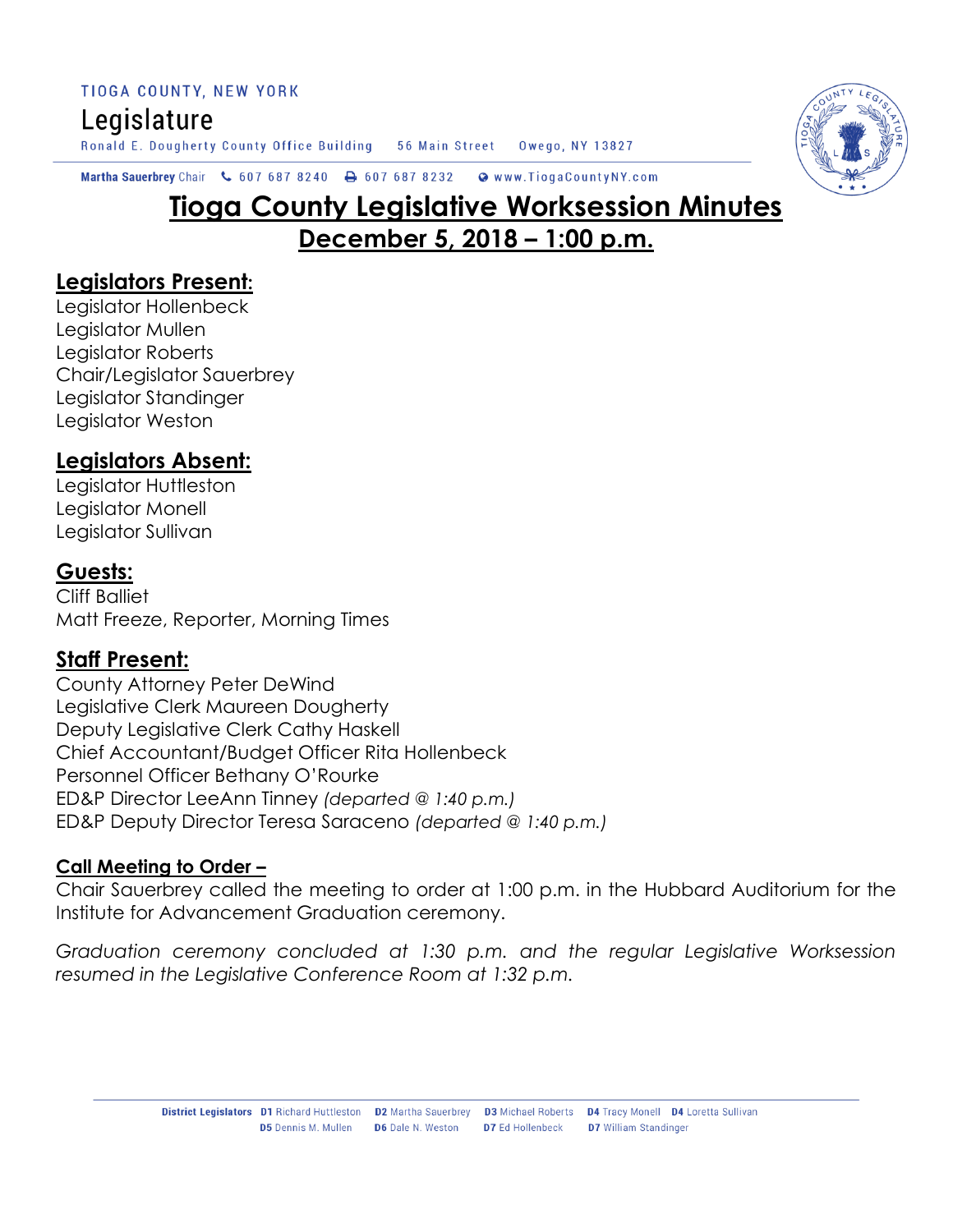### **Discussion of TCPDC Administrative Services Agreement:**

ED&P Director Tinney distributed copies of the Administrative Services Agreement and two resolutions for Legislature consideration at the December 11, 2018 Legislature meeting.

ED&P Deputy Director Saraceno reported the two resolutions are as follows:

- *Resolution Authorizing Acceptance of the 2019/2020 Land Bank Community Revitalization Initiative (CRI) Program Grant of \$500,000 for the Office of the Tioga County Economic Development and Planning (TCED&P) and Authorizing an Agreement with the*  **Tioga County Property Development Corporation (TCPDC) for 2019-2020.** Ms. Saraceno reported the Administrative Services Agreement between the County and the Tioga Property Development Corporation (Land Bank) would allow the continuance of ED&P to provide administration, office space and equipment to maintain the Land Bank's activities. Ms. Saraceno reported the administrative funding is \$65,065 over the two-year period.
- *Resolution Authorizing the Sale and Transfer of Properties from Tioga County to the Tioga County Property Development Corporation.* Ms. Saraceno reported this resolution identifies the twelve properties for transfer from the County to the Land Bank for \$1.00 each. Ms. Saraceno reported once TCPDC funding is in place, this transference can occur. Ms. Saraceno reported most likely property transference would occur in January 2019.

Legislator Mullen thanked everyone for getting out in front of this issue and stated this is an opportunity for a number of areas in the County to be cared for in the future. Legislator Mullen reported this would not have happened without the input and assistance of Tioga County ED&P. This is one factor of taking care of blight in the county and based on available properties this is primarily occurring in the Waverly and Owego area.

Legislator Weston inquired as to whether signage has been considered for the twelve properties for the purpose of public awareness and identification that the property is under the ownership of the Land Bank. Ms. Saraceno reported this has not been considered, however, would take the suggestion under advisement.

Legislator Roberts questioned the value of signage and labeling the properties. Legislator Weston reported signage might cause some public curiosity and possibly generate interest in the Land Bank.

## **Approval of Worksession Minutes – November 8, 2018:**

Legislator Hollenbeck motioned to approve the November 8, 2018 Legislative Worksession minutes as written, seconded by Legislator Mullen with Legislators Hollenbeck, Mullen, Roberts, Sauerbrey, Standinger, and Weston voting yes with Legislators Huttleston, Monell, and Sullivan being absent. Motion carried.

# **Action Items:**

# **ACTION ITEMS FROM NOVEMBER 8, 2018:**

## **ACTION ITEM #1– 11/818 – Fund Balance Plan –**

As of January 2019, the Legislature will start the process of drafting a Fund Balance Plan. **This action item will be carried forward to the January 10, 2019 Legislative Worksession.** 

## **Legislative Support – Legislative Clerk Dougherty:**

#### *Approval of Legislative Support Committee Minutes – November 8, 2018:*

Legislator Standinger motioned to approve the November 8, 2018 minutes as written, seconded by Legislator Hollenbeck with Legislators Hollenbeck, Mullen, Roberts, Sauerbrey,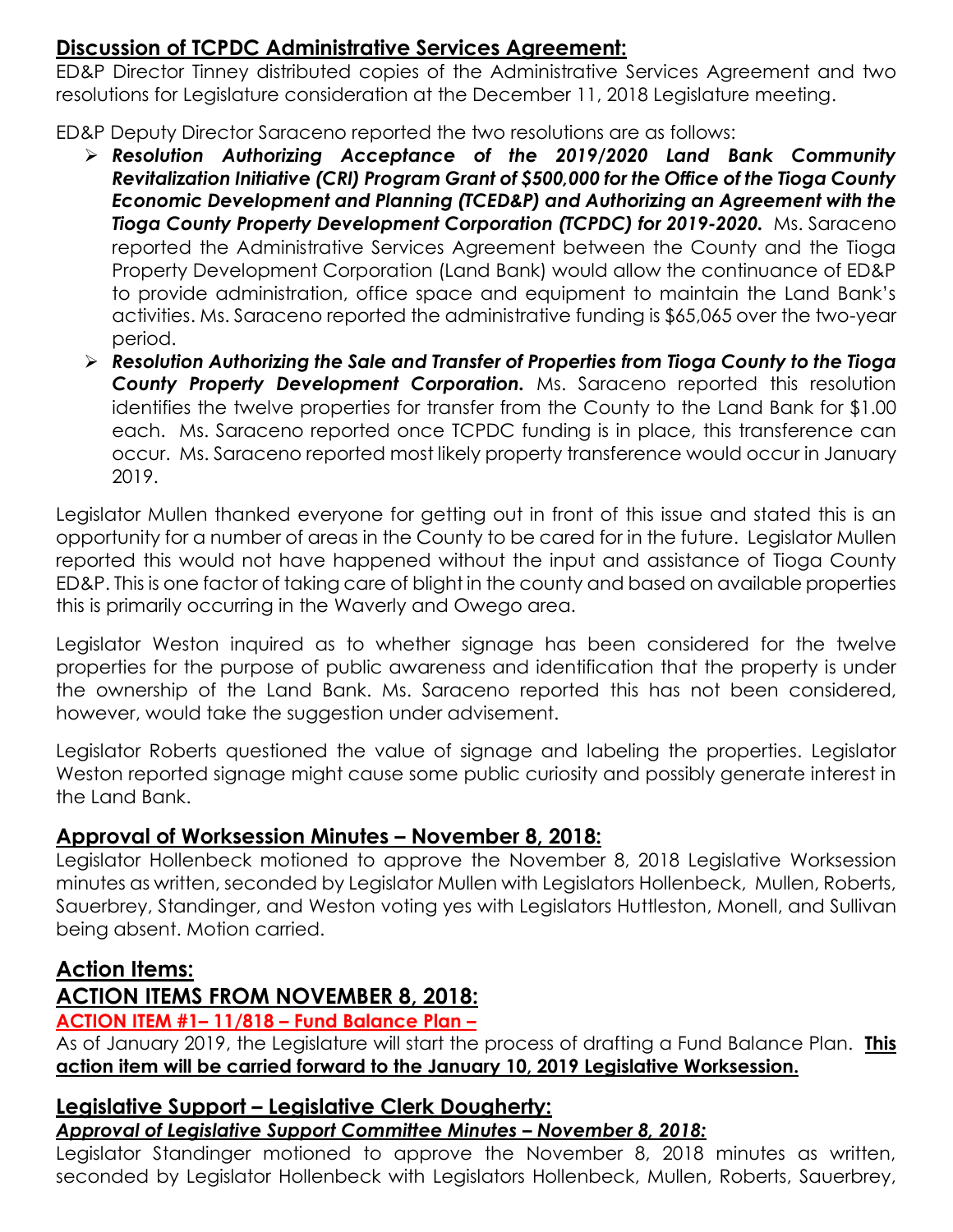Standinger, and Weston voting yes with Legislators Huttleston, Monell, and Sullivan being absent. Motion carried.

Legislative Clerk Dougherty reported the following:

- The December Legislative Meeting is Tuesday, December 11, 2018, at 6:00 p.m*.* in the Hubbard Auditorium. Finance/Legal Committee will meet at 4:30 p.m. in the Legislative Conference Room.
- Legislator Standinger will do the prayer and pledge and start the voting process at the December 11, 2018 Legislature meeting.
- Budget is tracking well.
- Attended a Leaders Meeting in November.

# **Recognition Resolution (1) –**

**• Recognition Resolution Recognizing Richard Huttleston –** Chair Sauerbrey will read and present this resolution to Legislator Huttleston recognizing his 26 years of dedicated service to Tioga County.

Chair Sauerbrey reported Legislator Huttleston and his daughter were invited to attend. Chair Sauerbrey reported the County is purchasing a personalized gift to present to him and will be hosting a small reception in the Legislative Conference Room following the meeting.

# **Proclamation (1) –**

 *Proclamation Recognizing Bill Kenville –* This proclamation will just be noted in the minutes of the December 11, 2018 Legislature meeting.

**Resolutions:** All resolutions for the December 11, 2018 Legislature meeting were reviewed with discussion on the following:

- *Appointment of Democratic Election Commissioner* Chair Sauerbrey met with the Democratic Committee Chair and was assured that things will work smoothly. Appointment is for a two-year term.
- *2019 Staff Changes – Office of Emergency Services* Legislators reported this resolution needs to be pulled, as it did not pass through the Public Safety Committee. Ms. Dougherty reported she was not aware that this resolution should not be included in the meeting packet.

**Late-File Resolution:** Ms. Dougherty reported she anticipates a late-file resolution from Mental Hygiene for appropriation of funds and budget modification. Legislator Standinger has been made aware and Director of Community Services Morgan will attend the Legal/Finance Committee next week to present and discuss.

## **First Special and Organizational Meeting 2019:**

Ms. Dougherty reviewed the agenda and resolutions for the First Special and Organizational Meeting 2019 on January 2, 2019 at 9:00 a.m. in the Hubbard Auditorium.

- *Prayer & Pledge* Legislator Sullivan will do the prayer, pledge, and start the voting process.
- *Legislator Swearing-In Process* County Clerk Klett will attend to swear-in newly elected Legislator Balliet, as well as incumbent Legislators Monell, Mullen, Sauerbrey, and Sullivan for their new terms of office. In addition to the Legislators, Ms. Klett will also swear-in County Coroner Bennett, Republican Election Commissioner Toombs, and Democratic Election Commissioner Wahls.
- *Nominations and Swearing-In of Legislative Chair* Nominations will be for a one-year term. Newly appointed Chair will give a brief speech following swearing-in process.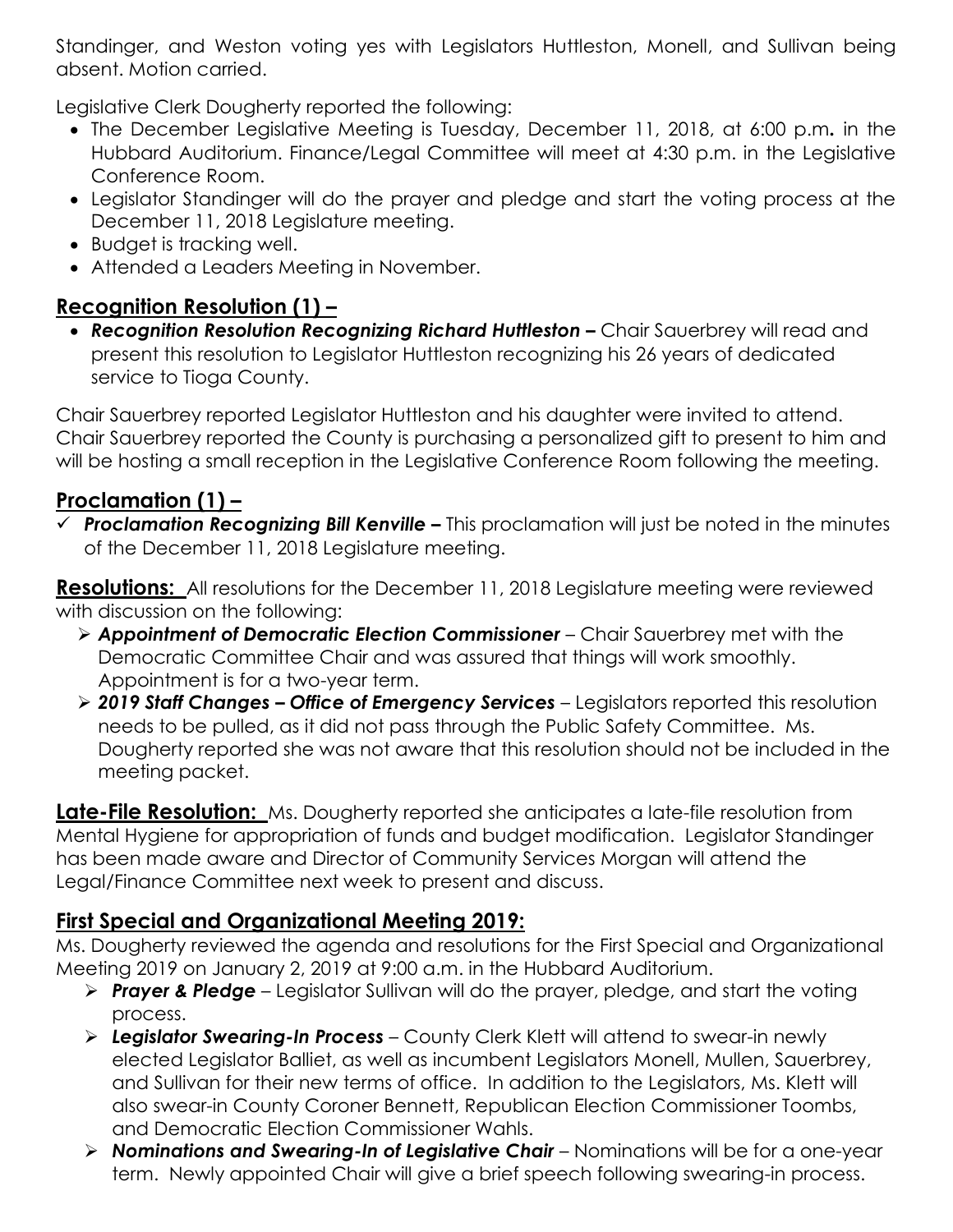- *Nominations and Swearing-In of Two (2) Deputy Legislative Chairs* Nominations will be for a one-year term.
- *Nominations and Swearing-In of County Attorney, Legislative Clerk, Budget Officer, and Public Defender* – Nominations will be for a three-year term.
- *Nominations for Public Information Officer* Nominations will be for a one-year term.
- *Nominations for Republican Majority Leader* Nominations will be for a one-year term.
- *Disclosures* All Legislators will be required to express their disclosure, if applicable.
- *Resolutions* Ms. Dougherty reviewed the nine standard resolutions and raised discussion on the following:

 *Fix Dates and Times of Tioga County Legislative Meetings -* Ms. Dougherty reported this resolution represents the current schedule of four evening meetings and indicated today would be the day to discuss any potential changes. Legislator Hollenbeck reported, in addition to himself, Legislators Monell and Sullivan have previously expressed eliminating the evening meetings and make all daytime meetings, as the evening meetings are not well attended. With no other discussion or decision for changes, Ms. Dougherty will proceed with the resolution as written.

 *Legislature Picture* – A new picture will be taken due to newly elected Legislator Balliet and new terms for incumbent Legislators.

Looking ahead, Ms. Dougherty reported the entire Legislature would be up for re-election in 2021 due to the census requirements. Therefore, encouraged the Legislature to begin the process in 2020 to start looking at Legislative boundaries and reviewing staggered terms.

#### **Other:**

 *Building Space Request from CCE* – Ms. Sauerbrey reported Mr. Fagan and Ms. Spencer, Family Resource Center Coordinator, recently met with her regarding the possible utilization of the two small meeting rooms across from the SUNY Broome classrooms in the basement of 56 Main Street for the Family Resource Center. Chair Sauerbrey reported CCE receives funding through the State Office of Family and Children Services (OCFS) and this funding is being drastically reduced. Therefore, CCE will need to close their centers in Owego and Waverly due to inability to pay rent at each location. Chair Sauerbrey reported the program is primarily for parenting classes, therefore, both parents and children will be on the premises approximately 16 hours per week. Chair Sauerbrey reported Mr. Fagan is hoping to receive an answer from the Legislature by the first part of January 2019 at the latest.

County Attorney DeWind reported legally this is not an issue and the County will need to ensure that CCE's insurance covers all liability. Mr. DeWind further reported the agreement with CCE would need to be revised to include this space should the Legislature choose to grant their request.

Legislator Roberts inquired as to why the funding was reduced. Legislator Mullen reported this State agency is the same one funding Raise the Age, therefore, could be budget pressure with this new mandate.

Legislator Weston inquired as to whether their current rent includes utilities.

Due to the number of unanswered questions, Chair Sauerbrey reported Mr. Fagan should be invited to attend a future meeting for further discussion, however, most likely the 2nd Legislative Worksession this month will be cancelled.